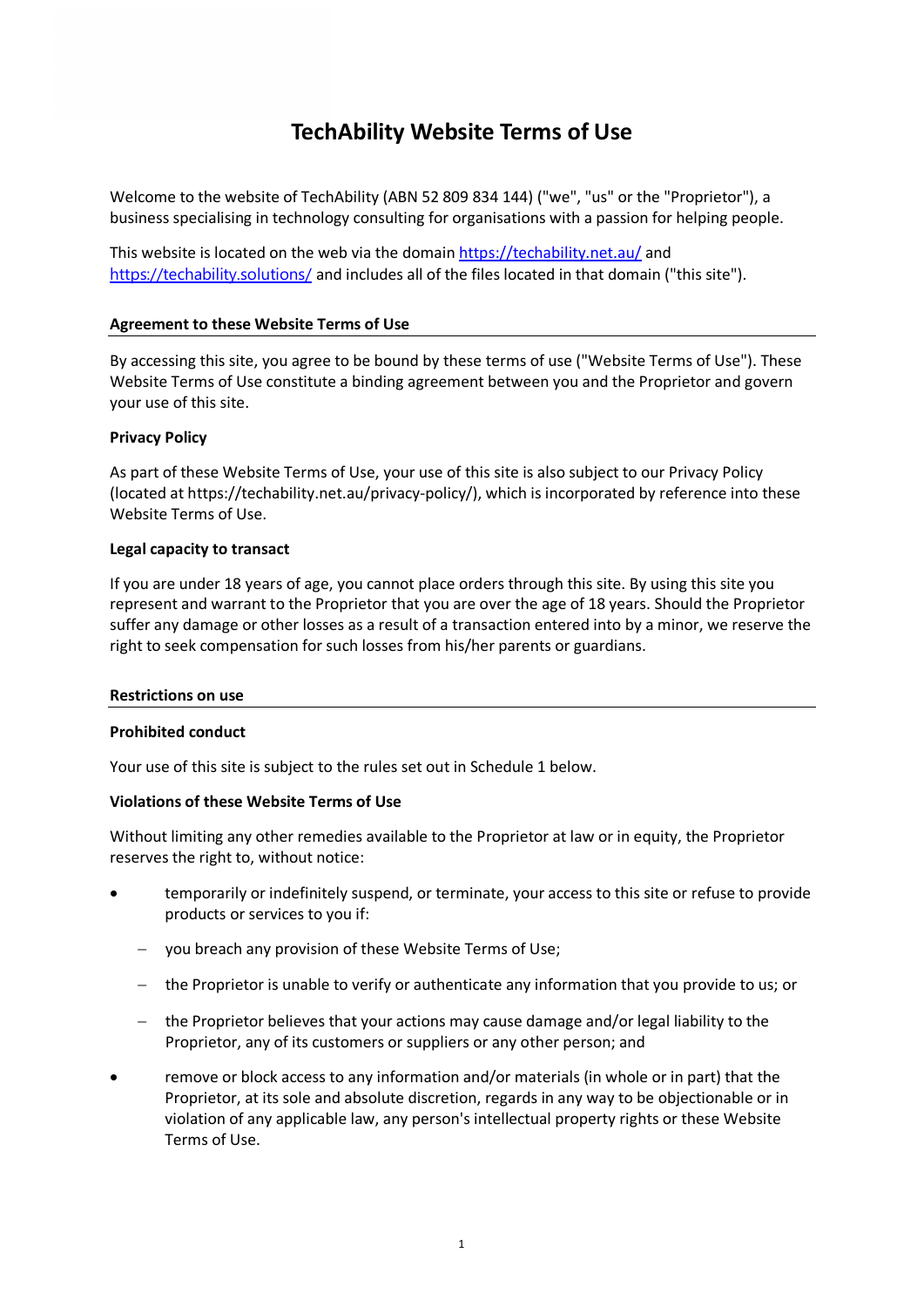# **Indemnity**

You indemnify and hold harmless the Proprietor and its employees, agents, consultants, licensors, partners and affiliates from and against any losses, liabilities, costs, expenses or damages (including actual, special, indirect and consequential losses or damages of every kind and nature, including all legal fees on a solicitor-client basis) suffered or incurred by any of them due to, arising out of, or in any way related to (directly or indirectly):

- any material or information that you submit, post, transmit or otherwise make available through this site;
- your use of, or connection to, this site; or
- your negligence or misconduct, breach of these Website Terms of Use or violation of any law or the rights of any person.

# **Registration and account security**

#### **Requirement for registration**

The Proprietor reserves the right to make any parts of this site accessible only to users who have registered.

#### **Username and password (if applicable)**

Upon registration with this site, you will be issued with a username and password to access your account. You are responsible for maintaining the security of your password for this site. The Proprietor will not be liable for any loss or damage arising from or in connection with your failure to comply with this security obligation. You agree that the Proprietor will be entitled to assume that any person using this site with your username and password is you or your authorised representative.

You must notify the Proprietor immediately of any known or suspected unauthorised use of any password or any other breach of security.

# **Unique Link to Questionnaire**

You are able to request a unique link to a questionnaire which enables us to provide services to you. The unique link will be emailed to your nominated email address.

You must notify the Proprietor immediately of any known or suspected unauthorised access to the unique link and any other breach of security.

#### **User information**

In order to register an account with this site, you must agree to these Website Terms of Use and provide the Proprietor with:

- a valid email address;
- accurate billing and contact information (which may include your street address and the name and telephone number of your authorised billing contact and administrator); and
- any other information that may be required by the Proprietor during the registration process or as part a request for the Proprietor to send you a unique link to a questionnaire.

You must promptly update this information to maintain its accuracy at all times.

You represent and warrant to the Proprietor that all information provided to the Proprietor by you, including the information provided by you through when registering and completing a questionnaire,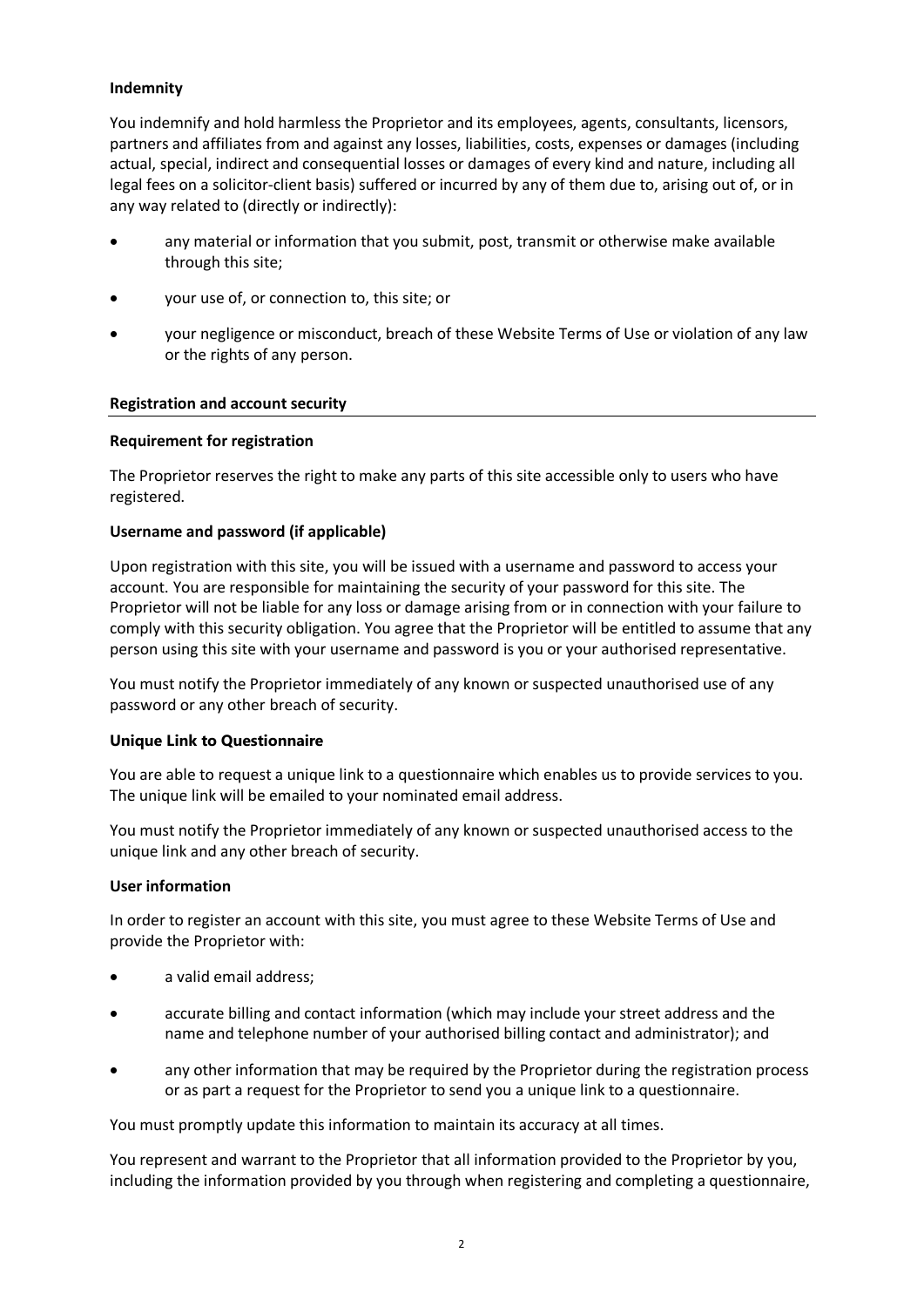is true and not misleading and does not violate any applicable law or regulation or any person's intellectual property or other rights.

# **Approval of registrations**

The Proprietor reserves the right to accept or reject any application to register for a unique link to a questionnaire with this site at its discretion.

# **Orders**

# **Order constitutes offer**

By placing an order through this site, you make an irrevocable offer to us to purchase the products/services that you have selected pursuant to these Website Terms of Use. Information contained in this site constitutes an invitation to treat only. No information in this site constitutes an offer by us to supply any products/services to you – however, the Proprietor will endeavour to supply your selected products/services to you.

We will not commence processing any order made through this site unless and until:

- payment for the order has been received by us in full; and
- the order has passed our internal validation procedures, which are undertaken in order to verify the bona fides of each order for the purpose of preventing credit card and other fraud.

We reserve the right at our discretion to:

- at any time prior to your order being accepted in accordance with these Website Terms of Use, cancel all or part of your order; and
- at any time:
	- − refuse to provide products or services to you;
	- − terminate your access to this site; and/or
	- − remove or edit any content on this site.

# **Acceptance of orders**

Acceptance of each order will take place if and when the Proprietor:

- in the case of digital items, either:
	- − sends the requested items to you, at the time at which the items are sent by the Proprietor; or
	- − notifies you in writing that the requested items are available for download by you, at the time at which such notification is sent by the Proprietor,
		- and title to, and risk in, the items will pass from the Proprietor to you at that time; or
- in the case of services, either:
	- − provides the services to you, at the time at which the Proprietor commences providing the services; or
	- − notifies you in writing that your order has been accepted, at the time at which such notification is sent by the Proprietor.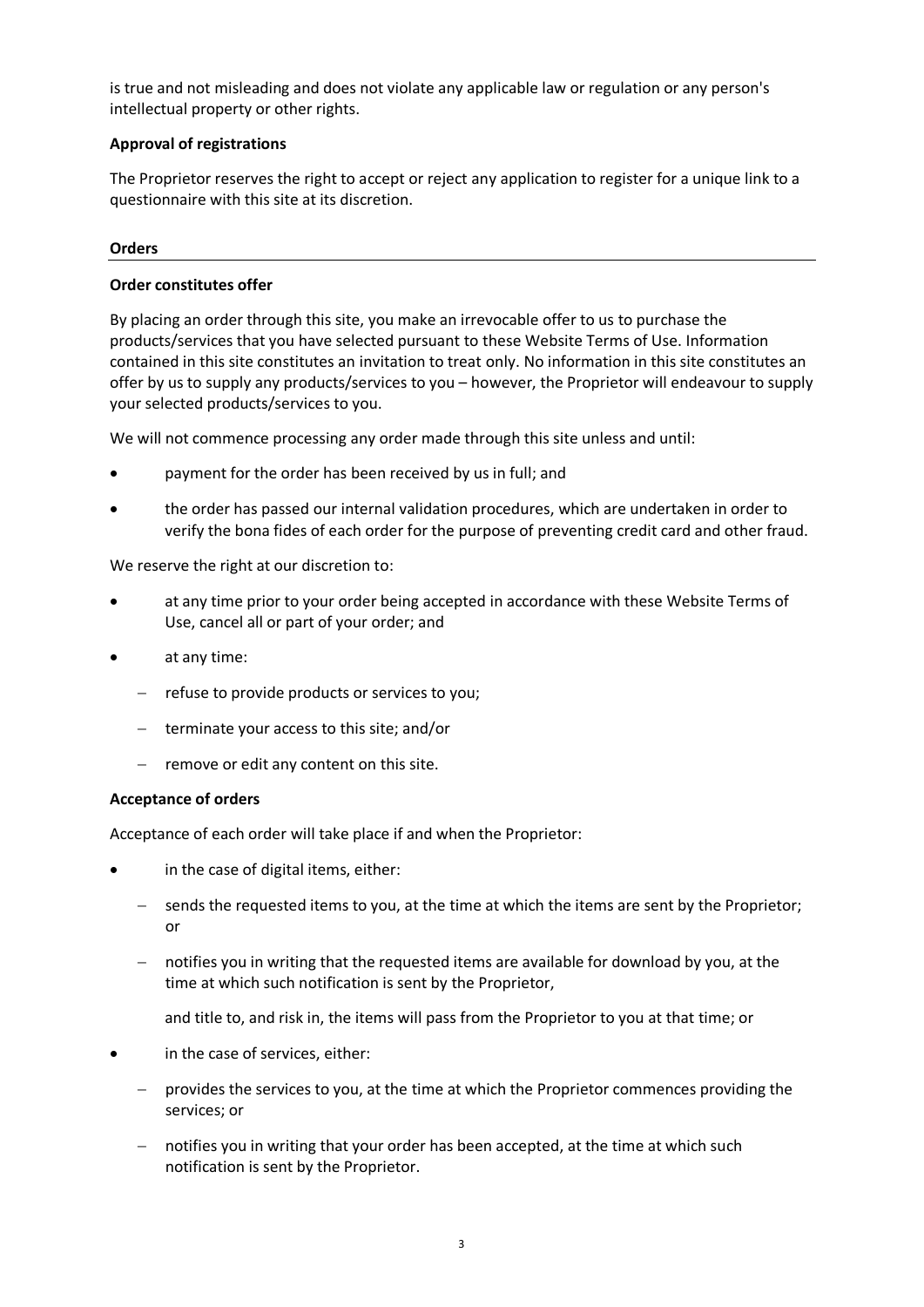The Proprietor reserves the right to change the prices for products/services displayed in this site at any time before you place an order.

#### **GST**

Unless otherwise expressly stated, all amounts payable through your use of this site are expressed to be inclusive of GST. For these purposes, the term "GST" has the meaning given to it in the *A New Tax System (Goods and Services Tax) Act 1999* (Cth).

#### **Payment methods**

Payment for orders placed through this site may be made by credit card processed online using the secure PayPal payment gateway or using a PayPal account.

#### **PayPal secure payment gateway**

The Proprietor uses the third-party PayPal payment gateway provided by PayPal Australia Pty Limited (ABN 93 111 195 389) for its secure online payment transactions. Payments made through PayPal are subject to PayPal's own terms and conditions and privacy policy, links to which are provided from the PayPal checkout pages. For more information about PayPal, see the PayPal website (http://www.paypal.com.au).

Unless you expressly consent otherwise, we do not see or have access to any personal information that you may provide to PayPal, other than information that is required in order to process your order and deliver your purchased items to you (eg, your name, email address and billing address).

#### **Credit and debit card payments**

It is not necessary to have a PayPal account in order to make a purchase on this site. PayPal accepts all major credit and debit cards. Please note that we may be unable to accept credit cards issued by banks outside of Australia in some cases. Additional transaction fees may apply if paying by credit card, in which case the additional charges will be specified at checkout.

#### **Refunds and other remedies**

Except as expressly provided otherwise in these Website Terms of Use, all amounts paid through this site are non-refundable. Further information on the steps that the Proprietor will take to remedy any breach of any non-excludable condition or warranty/guarantee is provided under the heading "Remedies limited" in these Website Terms of Use below.

#### **Security**

While PayPal and our website hosting providers employ secure technology for transactions with our customers, we will not be responsible for any damages, including consequential losses (whether direct or indirect), that may be suffered by a customer whose credit or debit card or bank account information is used in a fraudulent or unauthorised manner by any person other than the Proprietor.

The Proprietor may request further information from you, such as a copy of your credit card and/or other identification documentation, as part of our internal validation procedures. These procedures help protect bank and credit card account holders from online fraud. Until your order has passed our internal fraud prevention checks, your order will remain on pending status. If further information is requested and you do not provide the requested information within such time as the Proprietor considers appropriate at its discretion, your order will be cancelled and, if your payment has been received, it will be refunded back to you.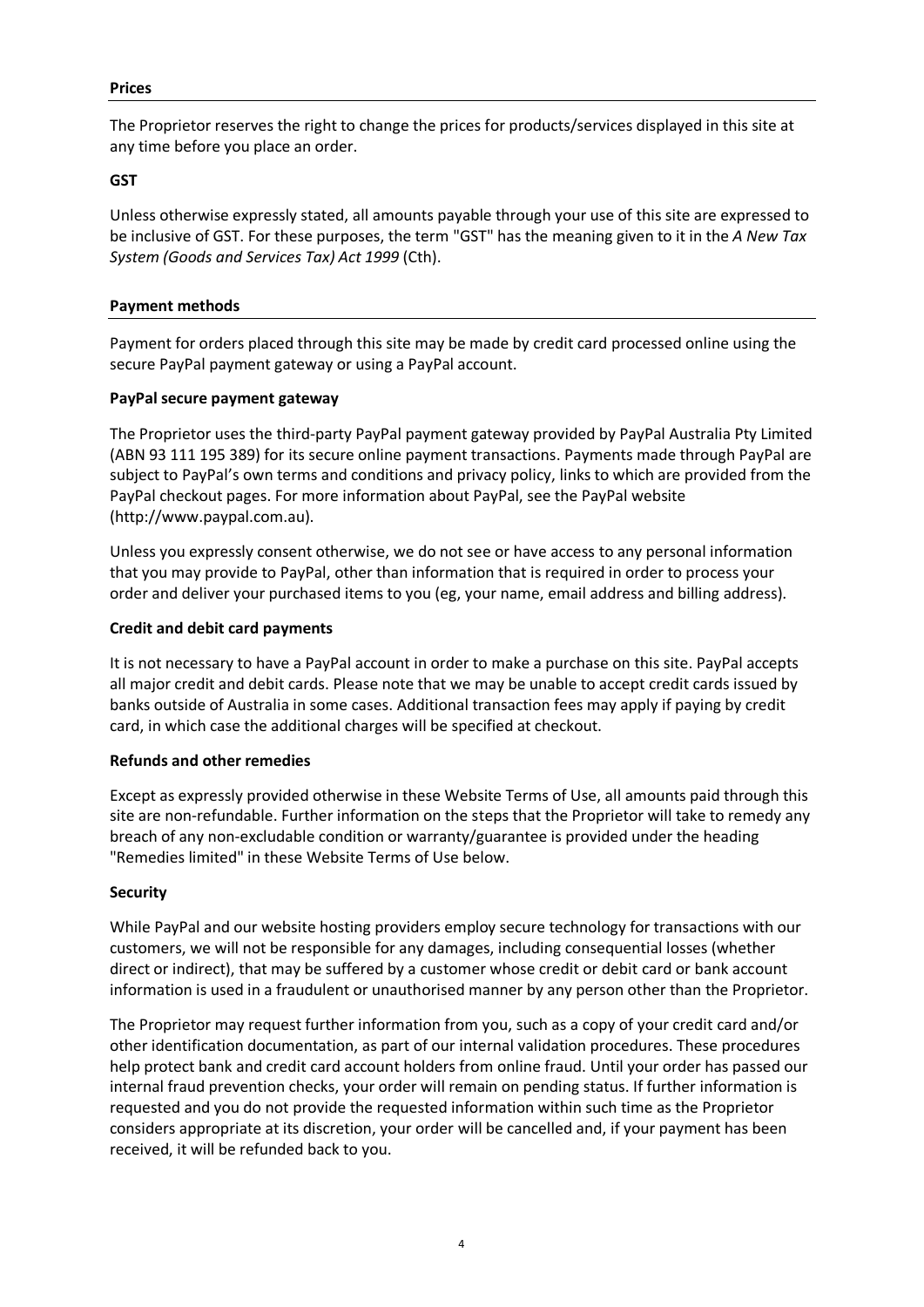# **Content supplied by third parties**

This site includes a Partners Section which provides links to the websites for third parties. We do not act as agent for any such third parties and we take no responsibility, and assume no liability, for:

- any such content that is, or may reasonably be considered to be, abusive, harassing, harmful, obscene, indecent, inflammatory, violent, profane, racially, ethnically or otherwise objectionable, libellous, defamatory, deceptive, pornographic, sexually explicit, unlawful or plagiarised;
- any of the information supplied by such third parties (including opinions, ideas, suggestions, comments, observations, text, photographs, videos, data, music, sounds, chat messages, files or any other material); and/or
- any loss or damage that results from any dealings that you may have with such third parties.

# **Third party goods/services and websites**

We do not recommend or endorse any third party goods or services that are listed, advertised or referred to in this site or the content of any third party websites. We are not responsible for the content of linked third party websites, websites framed within this site or third party advertisements and we do not make any representations, or provide any guarantees or warranties, regarding their content or accuracy. These links may unintentionally connect with websites containing information that some users may find inappropriate or offensive. Your use of any third party websites is at your own risk and subject to their respective terms and conditions of use.

# **User acknowledgements**

You acknowledge that the Proprietor does not:

- check the truth or currency of any of the material or information that third parties provide or make available through this site;
- control, endorse, approve or warrant to you the merchantability or fitness for any particular purpose of any of the goods or services of any third parties referred to in this site or whose identities become known to you through this site, including suppliers of content that is published or made available in or through this site;
- offer professional advice on the quality or suitability of any goods, services or information supplied by any such third parties; or
- endorse or recommend any third party supplier or any third party goods or services, including where details of the relevant supplier are provided by the Proprietor to you or otherwise become known to you through this site.

# **Intellectual property**

# **Copyright**

In these Website Terms of Use, the term **"Proprietary Content"** means:

- this site:
- all of its content (including all of the text, graphics, designs, software, data, sound and video files and other information contained in this site, and the selection and arrangement thereof); and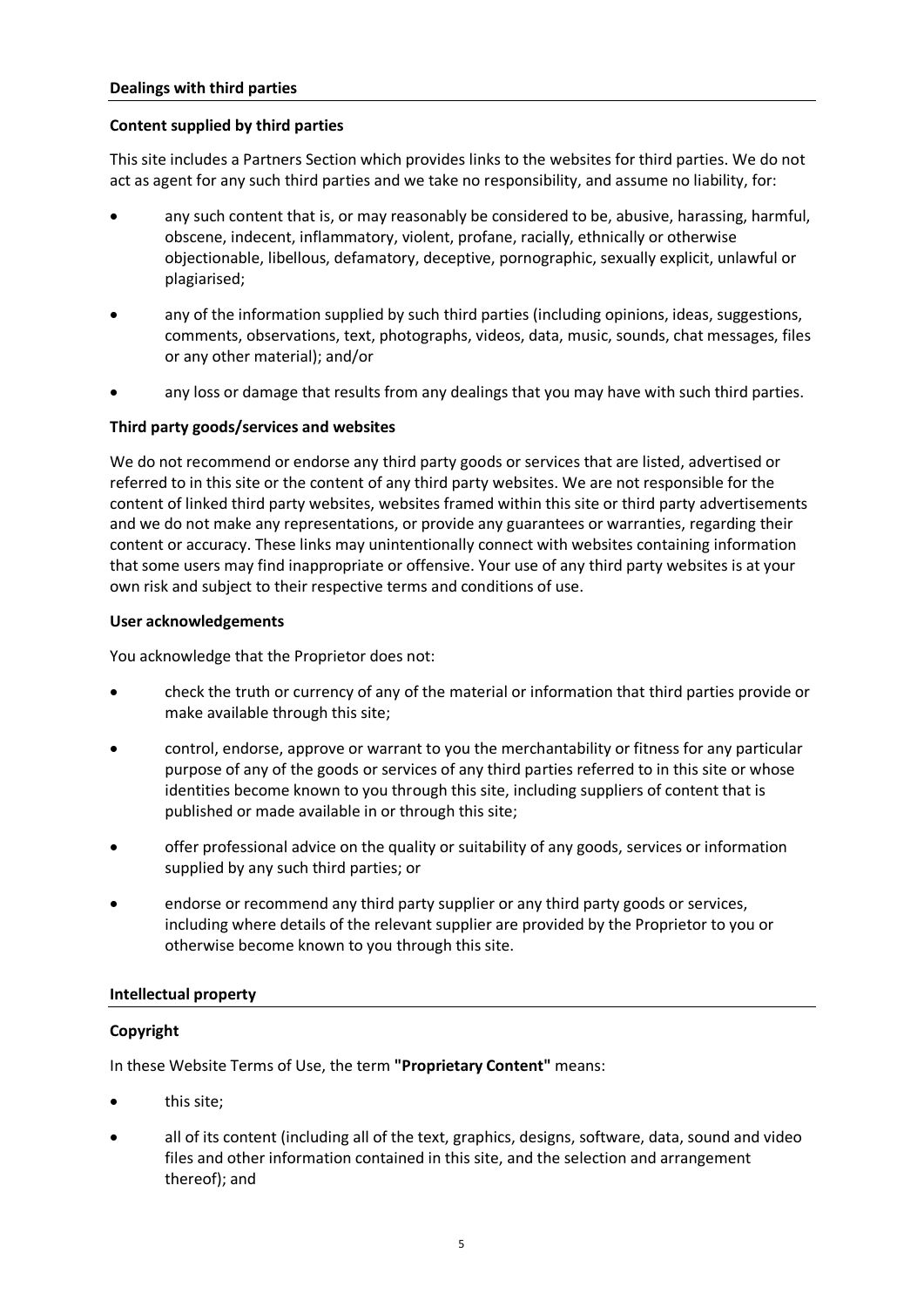• all software, systems and other information owned or used by the Proprietor in connection with the products and services offered through this site (whether hosted on the same server as this site or otherwise).

All Proprietary Content is the property of the Proprietor or its licensors (as applicable) and is protected by Australian and international copyright laws. You must not reproduce, transmit, republish or prepare derivative works from any of the Proprietary Content, except as expressly authorised by these Website Terms of Use or with the prior written consent of the Proprietor or other copyright owner (as applicable).

You may download and print out content from this site only for your own personal and noncommercial use and provided that you do not remove or modify any copyright, trademark or other proprietary notices.

# **Copyright claims**

If you believe that our site contains any material that infringes upon any copyright that you hold or control, or that users are directed through a link on this site to a third party website that you believe is infringing upon any copyright that you hold or control, you may send a notification of such alleged infringement to us in writing. Such notification should identify the works that are allegedly being infringed upon and the allegedly infringing material and give particulars of the alleged infringement. In response to such a notification, we will give a written notice of a claim of copyright infringement to the provider of the allegedly infringing material. If the provider of that material does not respond to us in writing denying the alleged infringement within 14 days after receipt of that notice, we will remove or block the allegedly infringing material as soon as is reasonably practicable. If the provider of that material responds to us in writing denying the alleged infringement, we will, as soon as is reasonably practicable, send a copy of that response to the original notifying party. If the original notifying party does not, within a further 14 days, file an action seeking a court order against the provider of the allegedly infringing material, we may restore any removed or blocked material at our discretion. If the original notifying party files such a legal action, we will remove or block the allegedly infringing material pending resolution of that legal action.

# **Disclaimer of warranties**

TO THE MAXIMUM EXTENT PERMITTED BY LAW, THE PROPRIETOR AND ITS EMPLOYEES, AGENTS, CONSULTANTS, LICENSORS, PARTNERS AND AFFILIATES EXPRESSLY DISCLAIM ALL CONDITIONS, REPRESENTATIONS AND WARRANTIES (WHETHER EXPRESS OR IMPLIED, STATUTORY OR OTHERWISE) IN RELATION TO THIS SITE AND ANY PRODUCTS AND/OR SERVICES PURCHASED OR OBTAINED THROUGH THIS SITE, INCLUDING ANY IMPLIED WARRANTY/GUARANTEE OF MERCHANTABILITY, FITNESS FOR A PARTICULAR PURPOSE OR NON-INFRINGEMENT.

This site is provided strictly on an "as is" basis. To the maximum extent permitted by law, the Proprietor and its employees, agents, consultants, licensors, partners and affiliates make no representation, warranty or guarantee as to the reliability, timeliness, quality, suitability, truth, availability, accuracy or completeness of this site or any of its content, and in particular do not represent, warrant or guarantee that:

- the use of this site will be secure, timely, uninterrupted or error-free or operate in combination with any other hardware, software, system or data;
- this site will meet your requirements or expectations;
- anything on this site, or on any third-party website referred or linked to in this site, is reliable, accurate, complete or up-to-date;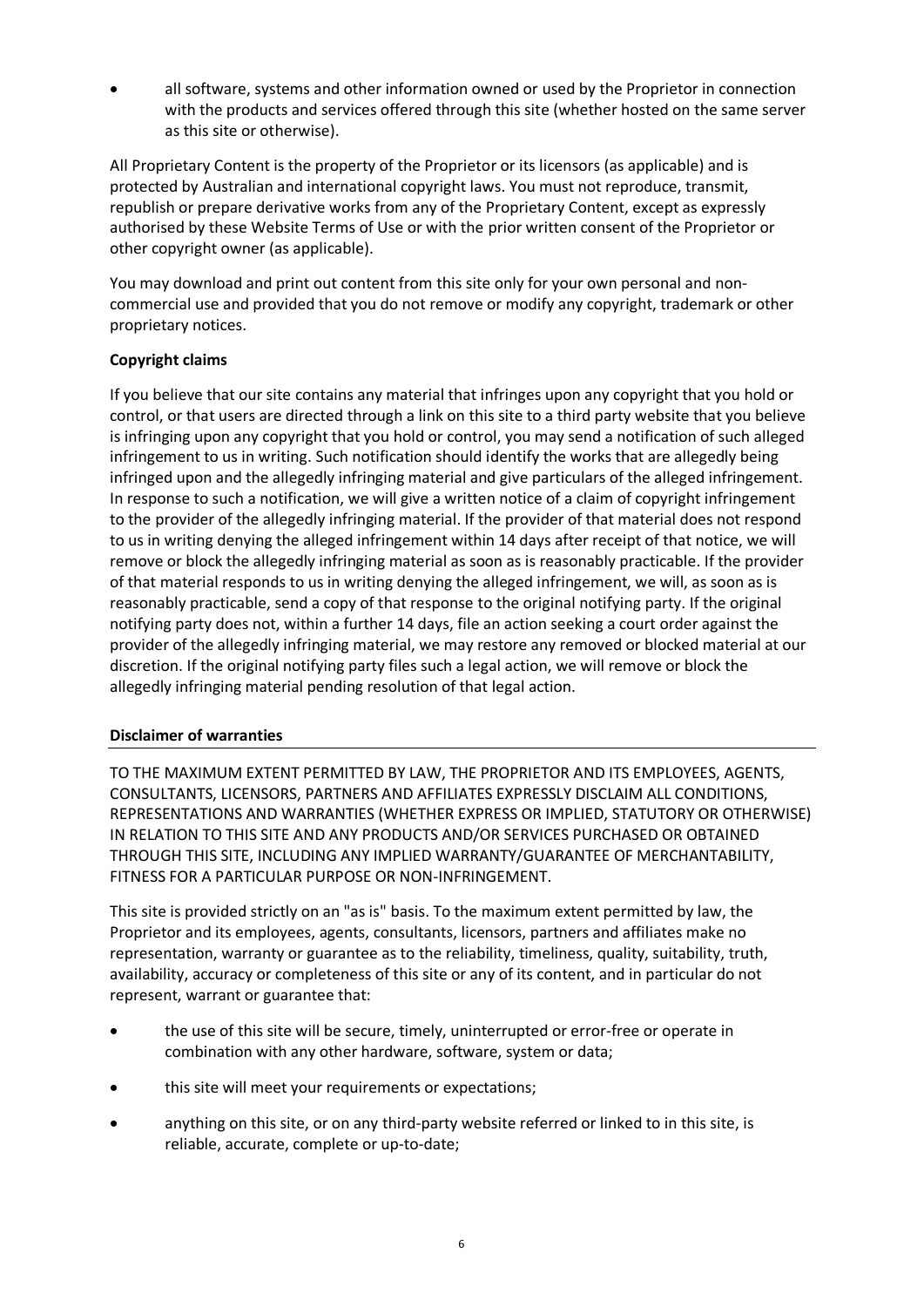- the quality of any products, services, information or other material purchased or obtained through this site will meet any particular requirements or expectations;
- errors or defects will be corrected; or
- this site or the servers that make it available are free of viruses or other harmful components.

# **Limitation of liability**

# **Exclusion of liability**

To the maximum extent permitted by law, the Proprietor and its employees, agents, consultants, licensors, partners and affiliates exclude all liability to you or any other person for any loss, cost, expense, claim or damage (whether arising in contract, negligence, tort, equity, statute or otherwise, and for any loss, whether it be consequential, indirect, incidental, special, punitive, exemplary or otherwise, including any loss of profits, loss or corruption of data or loss of goodwill) arising directly or indirectly out of, or in connection with, these Website Terms of Use or the use of this site by you or any other person.

# **Remedies limited**

To the maximum extent permitted by law, the Proprietor and its employees, agents, consultants, licensors, partners and affiliates expressly limit their liability for breach of any non-excludable condition or warranty/guarantee implied by virtue of any legislation to the following remedies (the choice of which is to be at the Proprietor's sole discretion):

- in the case of goods, to any of the following:
	- − the replacement of the goods or the supply of equivalent goods;
	- − the repair of the goods;
	- − the payment of the cost of replacing the goods or of acquiring equivalent goods; or
	- − the payment of the cost of having the goods repaired; and
- in the case of services:
	- − the supply of the services again; or
	- − the payment of the cost of having the services supplied again.

#### **Release**

You agree that your use of this site is at your own discretion and risk. You agree to release the Proprietor and its employees, agents, consultants, licensors, partners and affiliates from any claim, demand or cause of action that you may have against any of them arising from these Website Terms of Use or the use of this site by you or any other person. The Proprietor may plead this release as a bar and complete defence to any claims or proceedings.

# **Force majeure**

To the maximum extent permitted by law, and without limiting any other provision of these Website Terms of Use, the Proprietor excludes liability for any delay in performing any of its obligations under these Website Terms of Use where such delay is caused by circumstances beyond the reasonable control of the Proprietor, and the Proprietor shall be entitled to a reasonable extension of time for the performance of such obligations.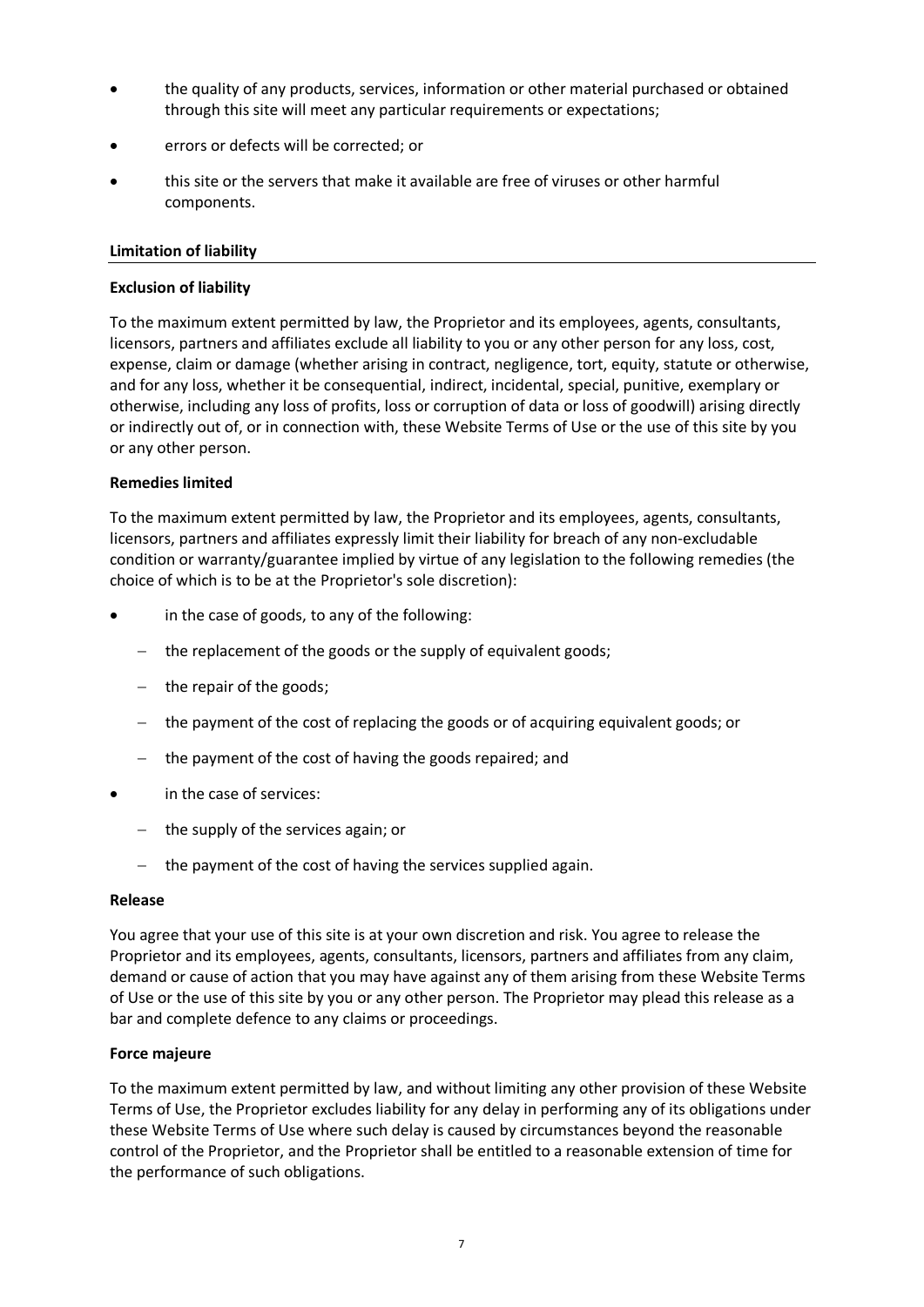# **Interpretation**

In these Website Terms of Use, the following rules of interpretation apply:

- headings are for reference purposes only and in no way define, limit or describe the scope or extent of any provision in these Website Terms of Use;
- these Website Terms of Use may not be construed adversely against the Proprietor solely because the Proprietor prepared them;
- the singular includes the plural and vice-versa;
- a reference to a "person" includes an individual, a firm, a corporation, a body corporate, a partnership, an unincorporated body, an association, a government body or any other entity; and
- the meaning of general words is not limited by specific examples introduced by "including", "for example", "in particular" or similar expressions.

# **Notifications**

The Proprietor may provide any notification for the purposes of these Website Terms of Use by email and/or by adding the notification into your user control panel.

# **Costs**

Except as specifically provided in these Website Terms of Use, each party must bear its own legal, accounting and other costs associated with these Website Terms of Use.

# **Assignment**

You may not assign, transfer or sub-contract any of your rights or obligations under these Website Terms of Use without the Proprietor's prior written consent. Your registration with this site is personal to you and may not be sold or otherwise transferred to any other person.

The Proprietor may assign, transfer or sub-contract any of its rights or obligations under these Website Terms of Use at any time without notice to you.

#### **No waiver**

Waiver of any power or right under these Website Terms of Use must be in writing signed by the party entitled to the benefit of that power or right and is effective only to the extent set out in that written waiver. Any failure by the Proprietor to act with respect to a breach by you or others does not waive the Proprietor's right to act with respect to that breach or any subsequent or similar breaches.

# **Severability**

The provisions of these Website Terms of Use are severable and, if any provision of these Website Terms of Use is held to be illegal, invalid or unenforceable under present or future law, such provision may be removed and the remaining provisions shall be enforced.

# **Variation**

The Proprietor reserves the right to amend these Website Terms of Use and any other policy on this site at any time in its sole discretion and any such changes will, unless otherwise noted, be effective immediately. Your continued usage of this site will mean you accept those amendments. We reserve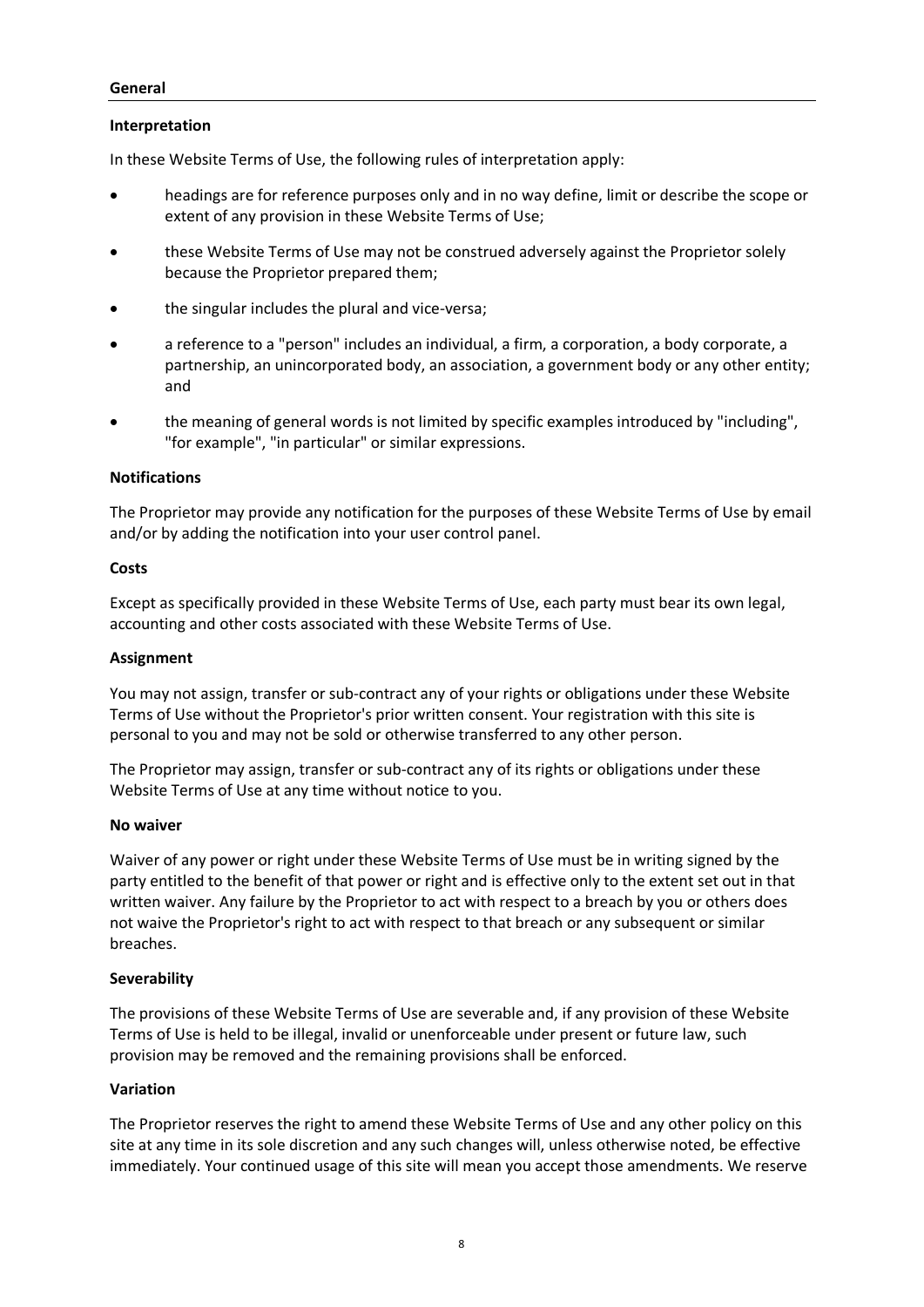the right, without notice and at our sole discretion, to change, suspend, discontinue or impose limits on any aspect or content of this site or the products/services offered through this site.

You may only vary or amend these Website Terms of Use by written agreement with the Proprietor.

# **Governing law and jurisdiction**

These Website Terms of Use will be governed in all respects by the laws of New South Wales. The parties irrevocably submit to the non-exclusive jurisdiction of the courts of New South Wales and the courts of appeal from them.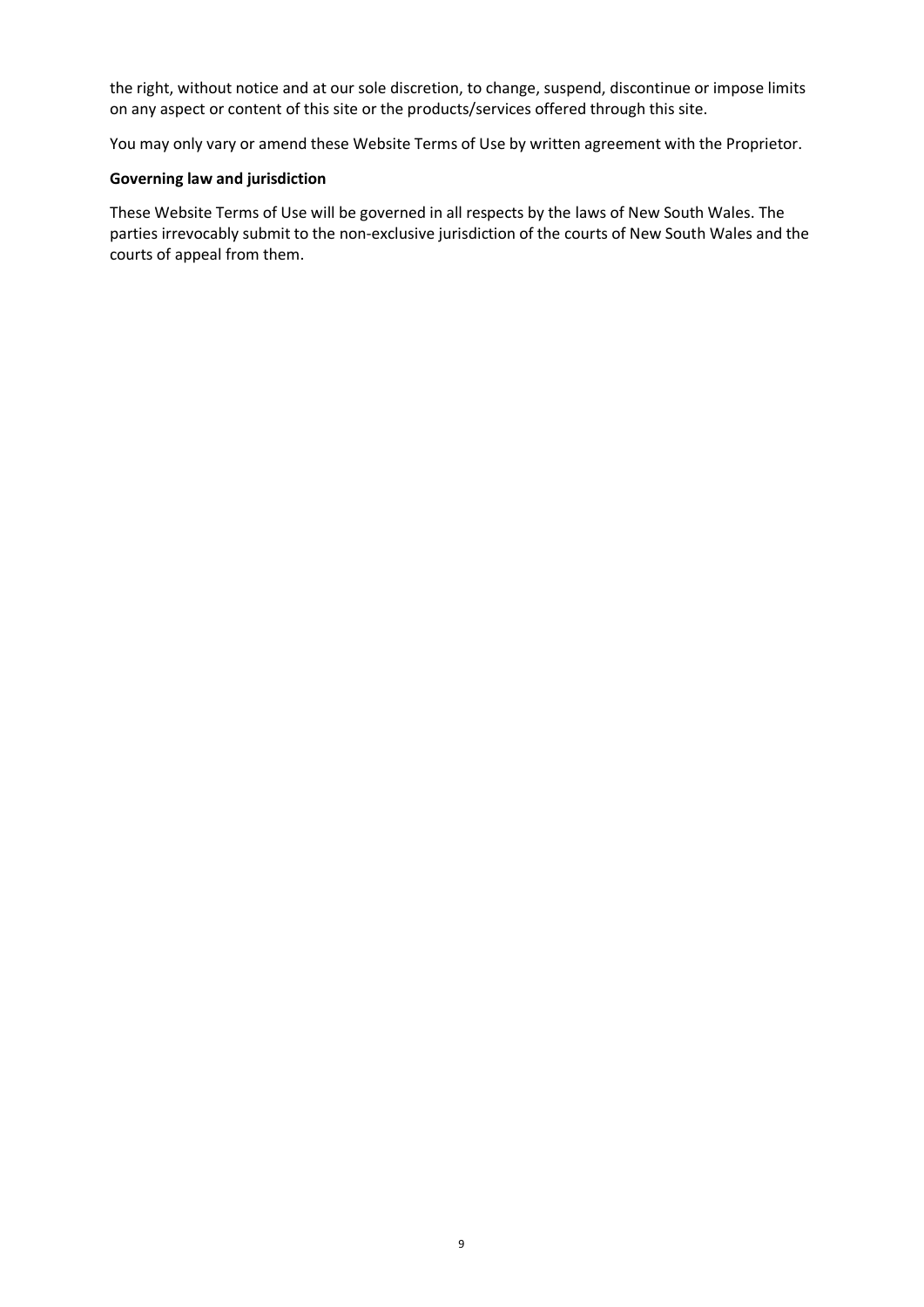# **YOU MUST NOT:**

- use any device, routine or software that interferes, or attempt to interfere, with the proper working of this site;
- engage in any action that requires, or may require, an unreasonable or excessively large load on our infrastructure;
- use this site to decipher passwords or security encryption codes, transmit any worms, viruses or Trojan horses, transfer or store illegal, threatening or obscene material or otherwise violate the security of any computer network;
- use this site to violate any applicable local, state, national or international law, to engage in any misleading or deceptive online marketing practices or for any fraudulent or malicious purposes;
- use any spider, robot or search/retrieval application or any screen scraping, data mining or similar data gathering device, process, program or means to access, retrieve or index any portion of this site;
- use this site by any automated means;
- use this site to transmit junk mail, spam or chain letters or pyramid schemes or engage in other flooding techniques or mass distribution of unsolicited email;
- access, retrieve or index any portion of this site for use in constructing or populating any database that is searchable online or for the purpose of soliciting or sharing reviews;
- interfere with the display of any advertisements appearing on or in connection with this site;
- reverse engineer, decompile, disassemble, adapt, modify, translate, frame or reformat any of the material contained on this site;
- reproduce, duplicate, copy or store any of the material appearing on this site other than for your own personal and non-commercial use;
- falsely imply that any other website is associated with this site;
- do anything that leads, or may lead, to a decrease in the value of the Proprietor's intellectual property rights in this site;
- use or exploit any of the material appearing on this site for, or in connection with, any business or enterprise (whether for profit or otherwise), including any business or enterprise that is in competition with this site;
- release to the public any news release, advertising material, promotional material or any other form of publicity or information relating to the Proprietor without the Proprietor's prior written consent; or
- use this site to transmit any information or material that is, or may reasonably be considered to be:
	- − abusive, threatening, harassing, harmful, obscene, indecent, lewd, inflammatory, violent, vulgar, profane, racially, ethnically or otherwise objectionable or offensive in any way;
	- − libellous, defamatory, pornographic, sexually explicit, unlawful or plagiarised;